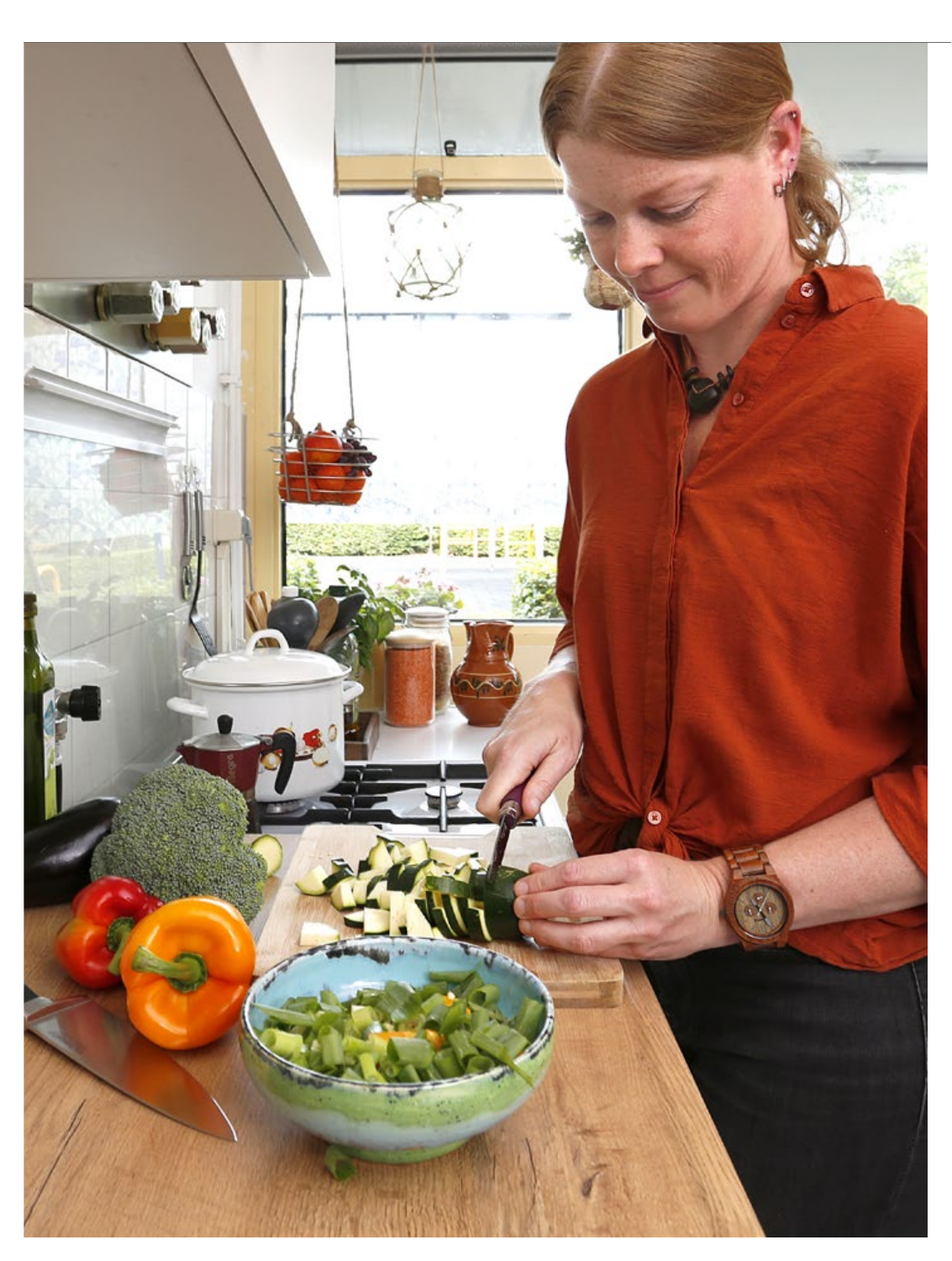# **SCIENTIFIC ANALYSIS PROVIDES PERSONAL DIETARY ADVICE**

# **How healthy is my diet really?**

**Not everyone gets enough vitamins from their food. You can find out whether you are getting enough of these essential nutrients from NutriProfiel, an analysis of your blood values and eating habits developed by doctors and scientists. Reporter Tessa Louwerens tested it for herself.**

**TEXT** TESSA LOUWERENS **PHOTOGRAPHY** ALDO ALLESSI **INFOGRAPHIC** PETRA SIEBELINK (WUR)

**I** t is quiet in the Gelderse Vallei hospital (ZGV) in Ede, where I am waiting my turn to have a blood sample taken. I'm in perfectly good health; I'm here for a bit of research of my own. I see myself as a fairly fit person: I exercise regularly, don't smoke, and I think I have a healthy diet. But how healthy is my diet really, and what could be better?

NutriProfiel has the answer, says the website. It can give me personalized dietary advice based on my blood values and eating habits. It is a project of the Dutch Nutrition in Healthcare Alliance (Alliantie Voeding in de Zorg), whose mission is to apply scientific findings on diet and exercise in healthcare. The key partners are Wageningen University & Research, the Gelderse Vallei hospital and Rijnstate hospital in Arnhem.

Four tubes of blood are taken so as to measure levels of haemoglobin, ferritin (iron level), folic acid, and vitamins B6, B12 and D. 'Those values provide a picture of the long-term balance of the micronutrients,' explains Michiel Balvers, a researcher in the Human Nutrition and Health chair group in Wageningen and the NutriProfiel project leader. The body lays down a store of certain vitamins. You have a buffer of B12, for example, to last you over a year. Balvers: 'So if your blood values are too low, you've had a deficiency for some time.' It is these vitamins for which the values are measured because deficiencies are common. 'About 20 per cent of the elderly have too little B6,' says Balvers. 'We also see in our analyses that  $5$  to 10 per cent of the patients have a folic acid or B12 deficiency. And in winter

you can assume that half of the Netherlands has a vitamin D deficiency.'

Deficiencies can cause serious health problems. A lack of B12, for instance, can cause neurological symptoms such as exhaustion, tingling feelings, memory loss and muscle cramps. Insufficient vitamin D increases the risk of fractures. Balvers: 'With NutriProfiel we can bring dangerous deficiencies to light in time, before serious and sometimes irreversible symptoms occur. Like permanent neurological damage caused by a long-term vitamin B12 deficiency.'

But the test results don't tell you everything. 'You can't really interpret the blood values properly if you don't know what a person eats,' says Balvers. So the blood test is complemented with the Eetscore (eating score) questionnaire developed by the **>**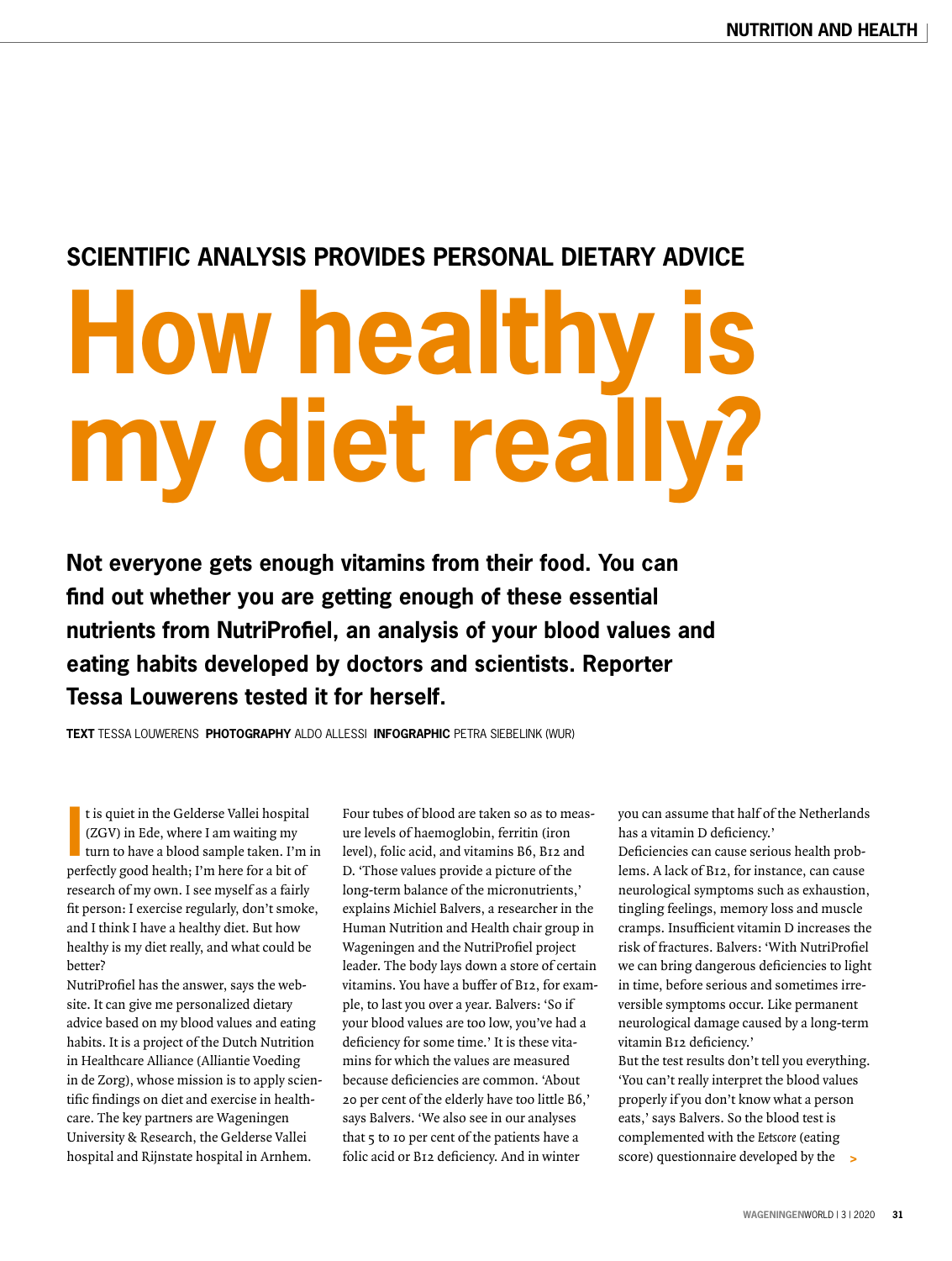Human Nutrition and Health department. At home at my PC, I spend 15 minutes answering questions about how much I eat of various product categories, and how many times a week I eat them. The categories are dairy produce, whole grain products and vegetables. That information is set against the Dutch Nutrition Centre's Healthy Diet Guidelines.

Some questions are hard to answer, like how many 50-gram spoonfuls of vegetables I eat per day. How reliable is my memory? I don't weigh my food. 'The questionnaire has to be easy to fill in, so you don't have to weigh your food,' says Balvers. 'The eating score measures the quality of your diet. If you fill in the questionnaire honestly, it gives a good picture of the degree to which your diet matches the guidelines, and where there is room for improvement.'

The programme draws up personalized dietary advice based on the Eetscore questionnaire and the blood tests. While I'm waiting for that, I call Ben Witteman, a gastrointestinal consultant at ZGV who has been involved in NutriProfiel from the start. He uses the method in his practice, and even as

NutriProfiel also helps make people more aware of how important diet is, says Witteman. 'Patients will tell me that their diet is healthy. But when I see their answers on the Eetscore, there can be room for improvement. I can go into that with the patient. Everyone has some idea of what is healthy, but few people follow the Healthy Diet Guidelines.'

### **FEELING BETTER**

Witteman notices that patients often feel better after changing their eating habits. 'Diet is important: not just for keeping people healthy, but also for helping people with chronic conditions feel better. I have identified and then treated several coeliac patients through NutriProfiel, for instance.' My NutriProfiel result is ready in just under a week after the blood test. I'm curious and a tiny bit nervous. Maybe I too, like those patients of Witteman's, have a distorted idea of what is healthy.

My blood test results are good, except that my iron level is low. Iron deficiency can lead to anaemia because your body manufactures less haemoglobin, resulting in tiredness,

# **'I have identified several coeliac patients using NutriProfiel'**

a diagnostic tool. 'Let's say you see that a person has low blood values but a healthy diet. Then you first look for other causes such as intestinal problems that impede the absorption of vitamins.' As well as this, NutriProfiel can be used preventively. 'If the blood values are good, but the person's eating habits could cause deficiencies in the long term, we can intervene in time.'

paleness and getting out of breath easily. It turns out my diet doesn't contain enough iron. NutriProfiel advises me to eat iron-rich products (with more than 0.8 milligrams of iron per 100 grams) such as meat, fish and whole grain bread. Or, for vegetarians like me: eggs (four per week is enough), tofu, tempeh, nuts and iron-rich readymade meat substitutes. It is also sensible to eat more

citrus fruits with a bread-based meal: vitamin C supports the absorption of iron. Polyphenols in coffee and tea do just the opposite.

From the eating score questionnaire, it seems that my diet is generally fairly healthy (illustration 1), although I don't get the recommended daily allowance of 150-200 grams of vegetables (4 serving spoons). I could improve that by making homemade soups with vegetables, perhaps frozen, or by eating a vegetable omelette. My diet is low in certain vitamins too (illustration 2). My vitamin D score is particularly low. That could be boosted by spreading more margarine on my bread, as vitamin D is added to that.

## **NO HARM?**

What about vitamin pills? Balvers says that generally speaking, they are unnecessary. 'In fact, you sometimes run the risk that you get too much. In the case of vitamins, it is certainly not always true that "it can't do any harm". Supplements often contain vitamins in large doses, sometimes a lot more than it says on the label.'

You excrete an excess of vitamin C in your urine, but that is not the case with all vitamins. Balvers: 'In 10 per cent of our blood samples, we see levels of vitamin B6 that are too high. That is due to supplements, because you won't get amounts like that from your food. Every year in ZGV, we see a few patients with vitamin B6 toxicity.' One of the most famous of these was the skater Sven Kramer, who incurred nerve damage in his right leg as a result and could not skate for a winter.

In my case, most of the vitamins in my blood are on the low side. But according to NutriProfiel, I don't need to go on supplements. Balvers: 'Theoretically, you can get all the nutrients you need from a vegetarian diet. Eat pulses regularly, for instance, and eat meat substitutes with added iron and B12. Especially if you do a lot of sport, for instance. And if you are going to take a supplement, make sure it doesn't contain